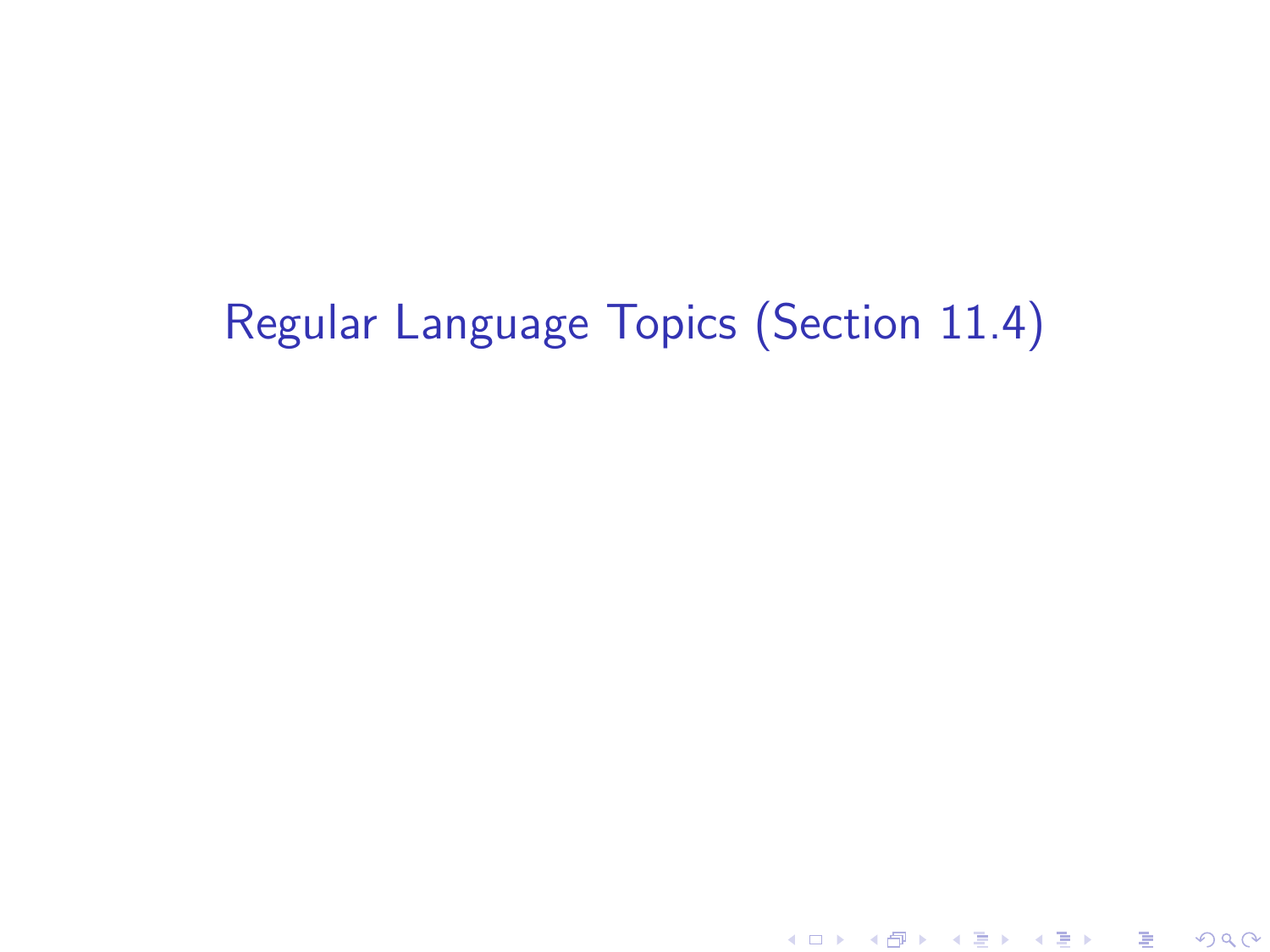# Regular Grammars

- In Section 3.3 we talked about grammars. The grammars we talked about are capable of representing regular languages, as well as other kinds of languages. By adding some additional constraints on our grammars, we can limit them to only defining regular languages. Grammars with these limitations are called regular grammars.
- A regular grammar is a grammar whose productions take the following form, where w is a string of terminals:

**KORKAR KERKER E VOOR** 

- $A \rightarrow wB$
- $\bullet$   $A \rightarrow w$
- Example: A regular grammar for the language  $a^*b^*$  is:
	- $S \rightarrow \Lambda |aS|T$
	- $T \rightarrow blbT$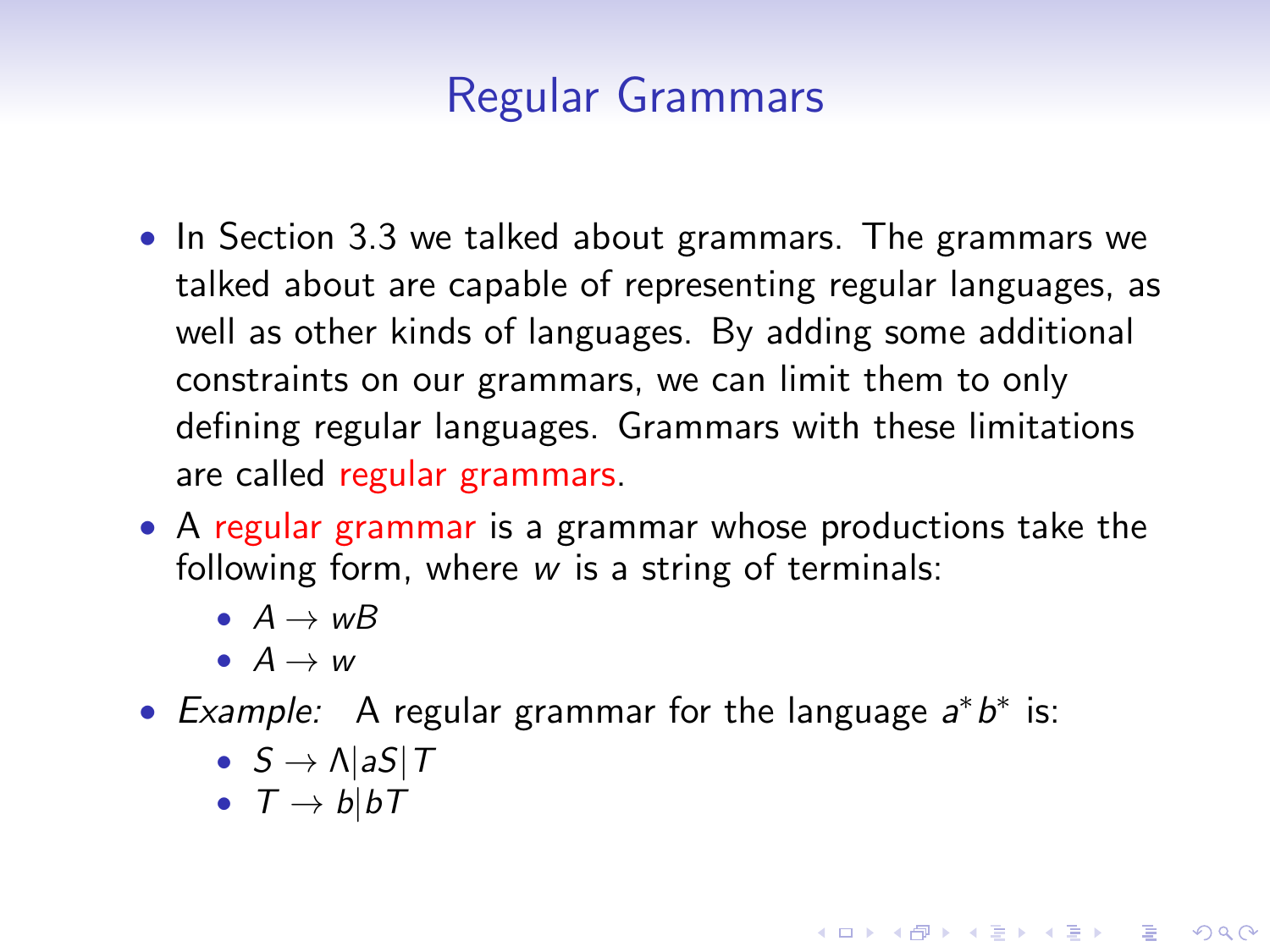• Write a regular grammar for  $\{ab, acb, accb, \ldots, ac^n b, \ldots\}$ .

イロト イ御 トイミト イミト ニミー りんぴ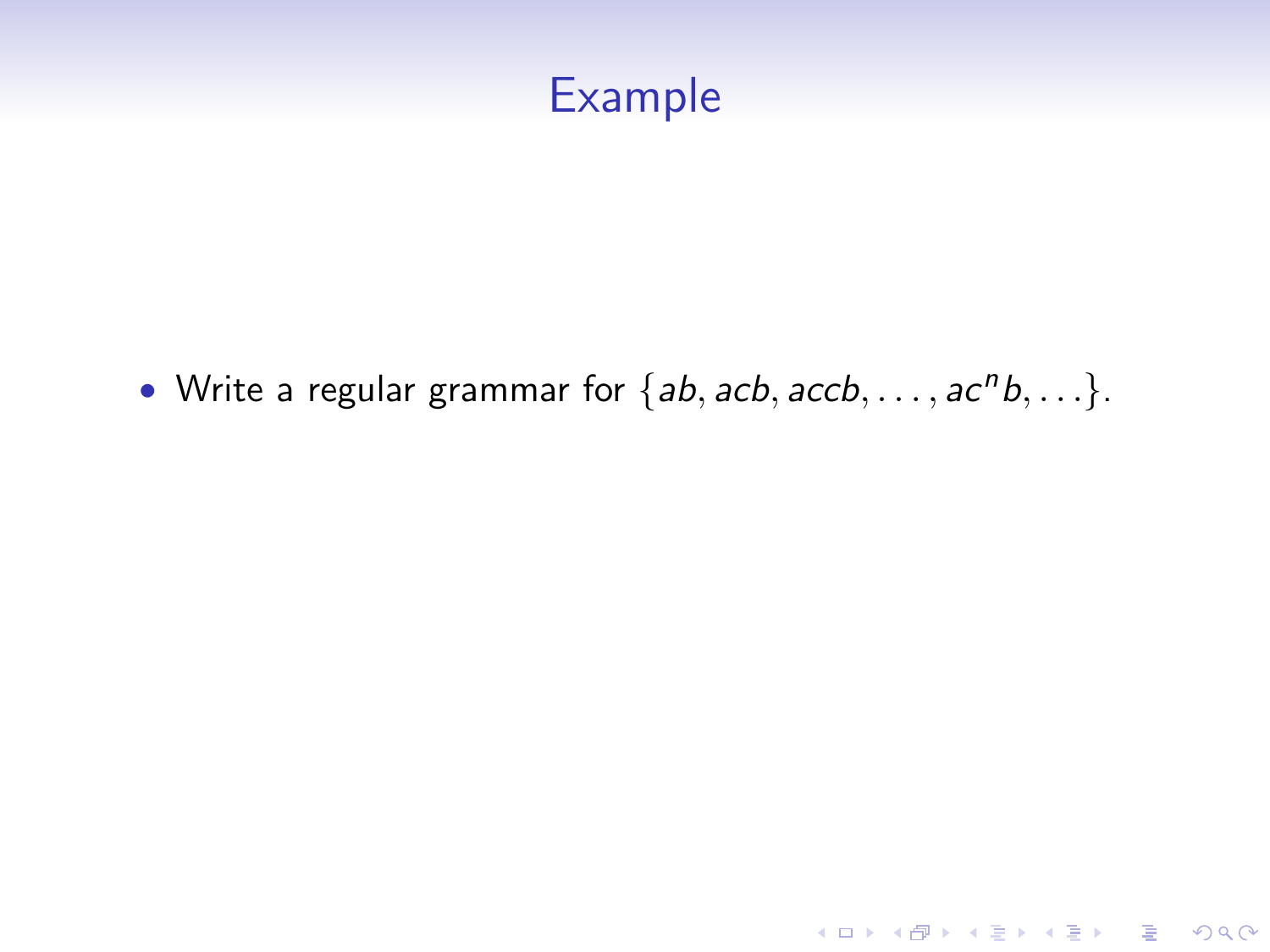- Write a regular grammar for  $\{ab, acb, accb, \ldots, ac^n b, \ldots\}$ .
- Solution: A regular expression for the language is ac∗b. A regular grammar is:

**KORKA SERKER ORA** 

- $S \rightarrow aT$
- $T \rightarrow b \mid cT$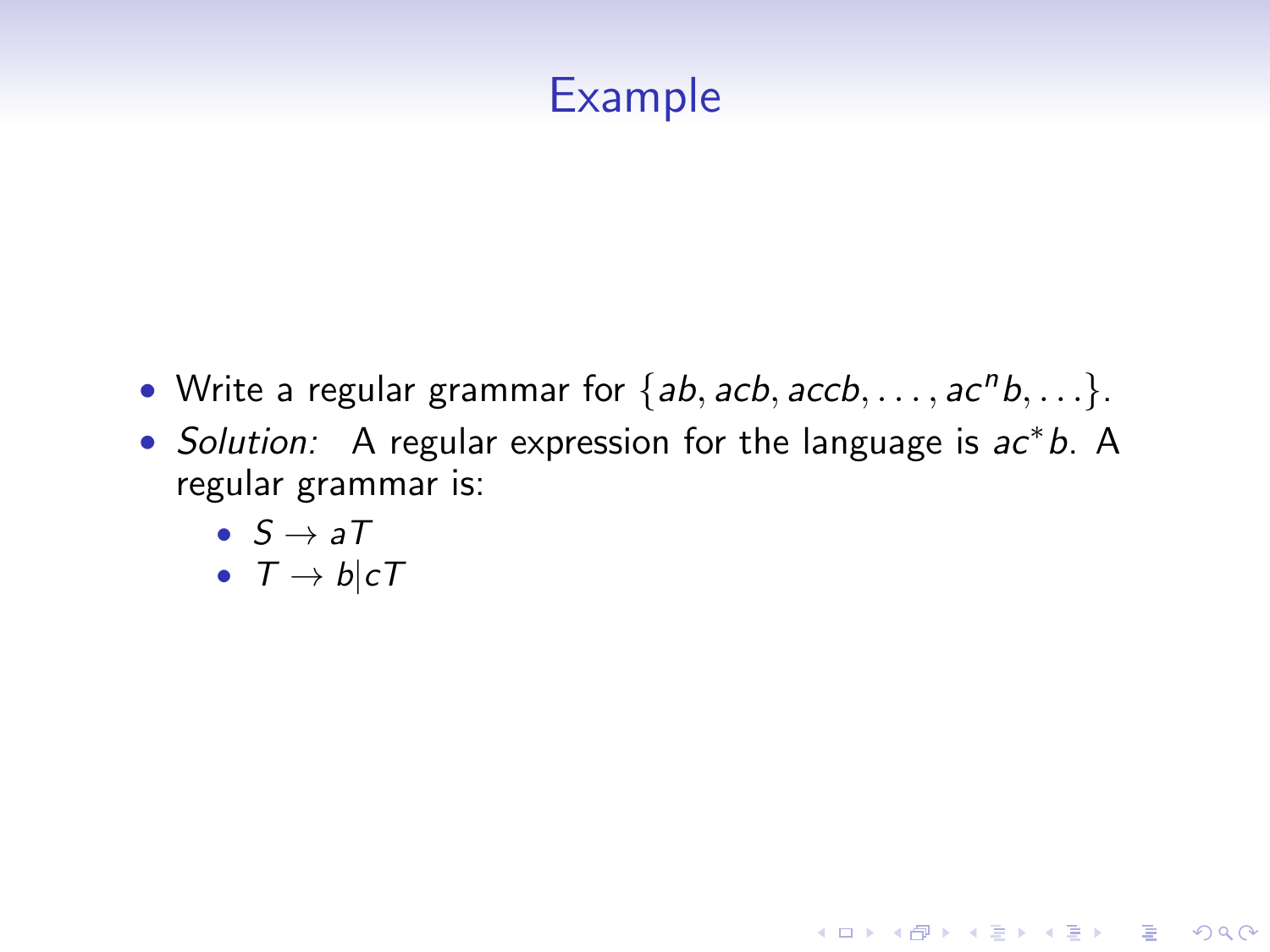# NFA to Regular Grammar

- 1. State names become the nonterminals. So rename them to uppercase letters.
- 2. The start state becomes the start symbol of the grammar.
- 3. For each state transition from  $I$  to  $J$  labeled with  $x$  construct a production  $I \rightarrow xJ$ .

K ロ ▶ K @ ▶ K 할 ▶ K 할 ▶ 이 할 → 9 Q @

4. For each final state F contstruct a production  $F \to \Lambda$ .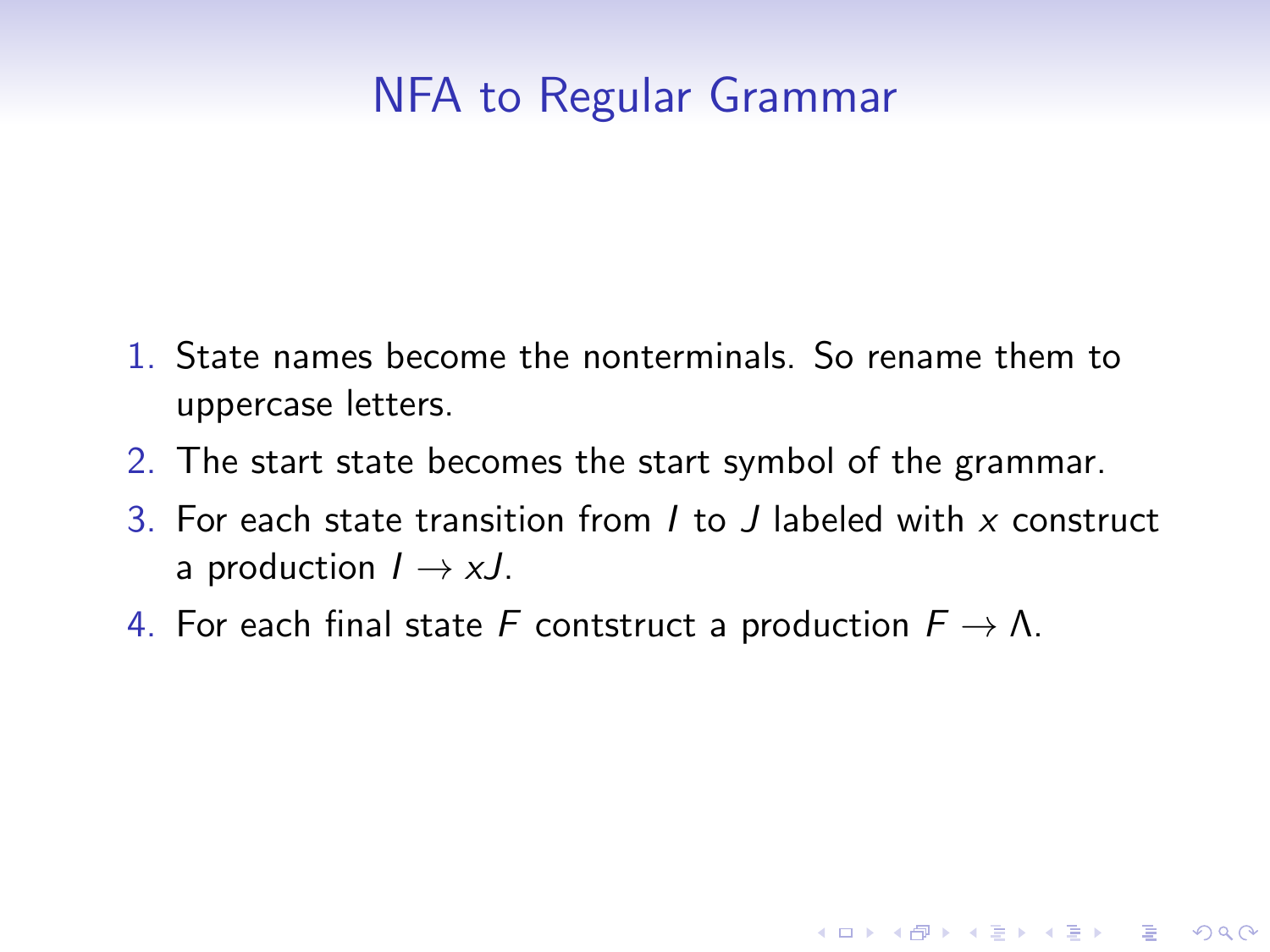Transform the following NFA into a regular grammar:



イロト イ母 トイミト イミト ニヨー りんぴ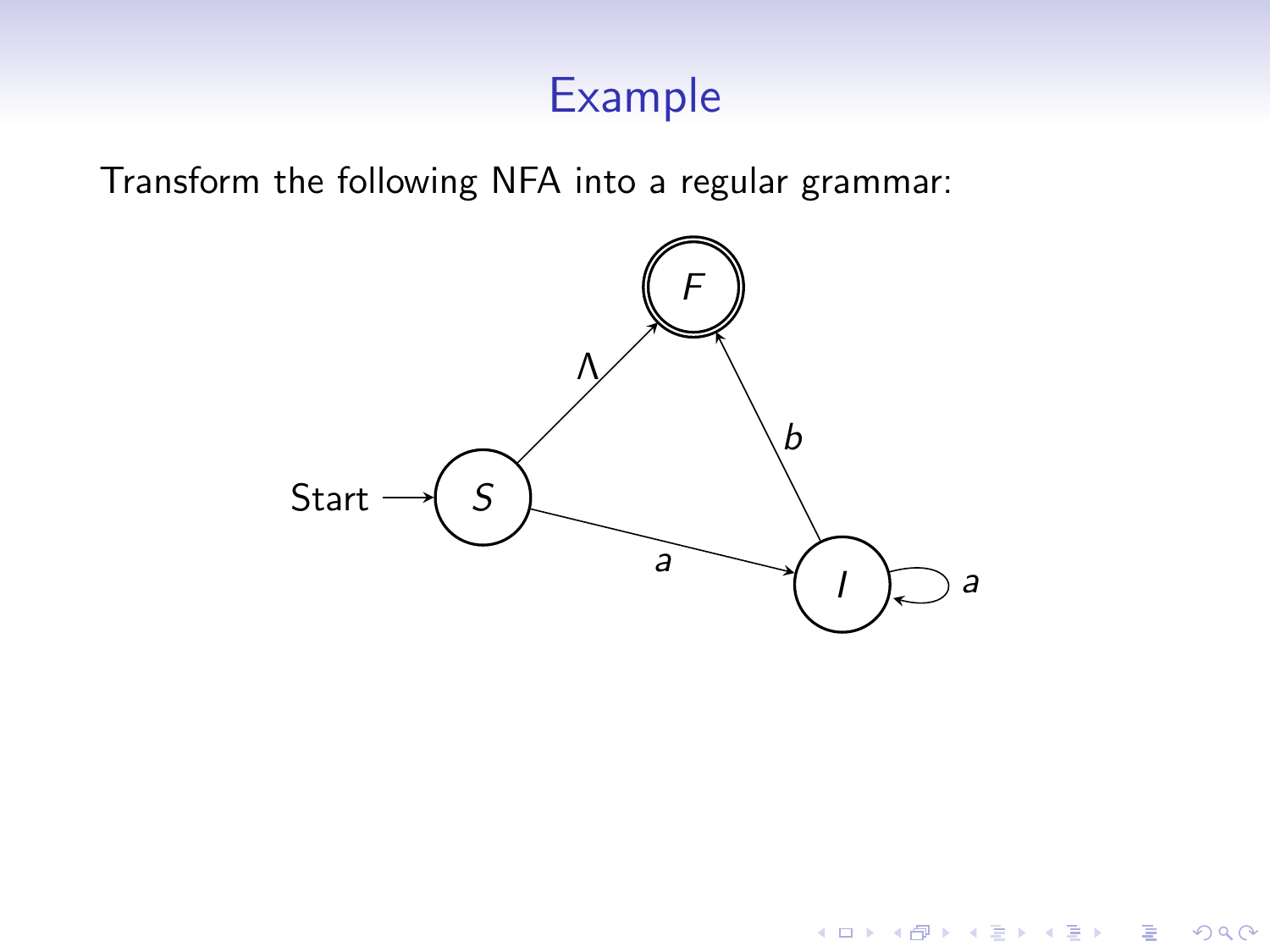Transform the following NFA into a regular grammar:



K ロ ▶ K @ ▶ K 할 > K 할 > 1 할 > 1 이익어

#### Solution:

- $S \rightarrow al \mid F$
- $I \rightarrow al|bF$
- $F \rightarrow \Lambda$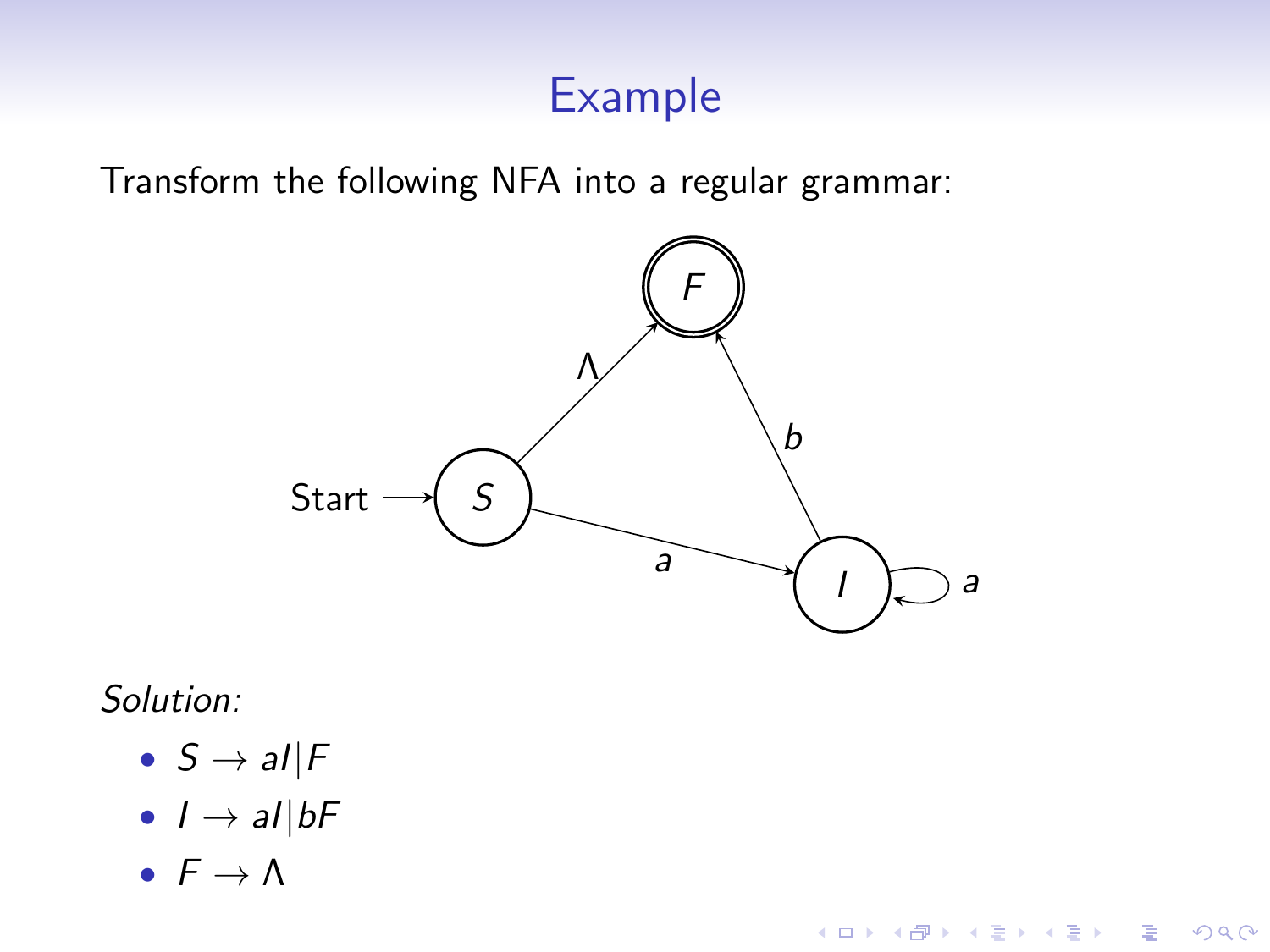# **Simplification**

K ロ ▶ K @ ▶ K 할 ▶ K 할 ▶ | 할 | ⊙Q @

The previous grammar can be simplified to:

- $S \rightarrow al|\Lambda$
- $I \rightarrow aI|b$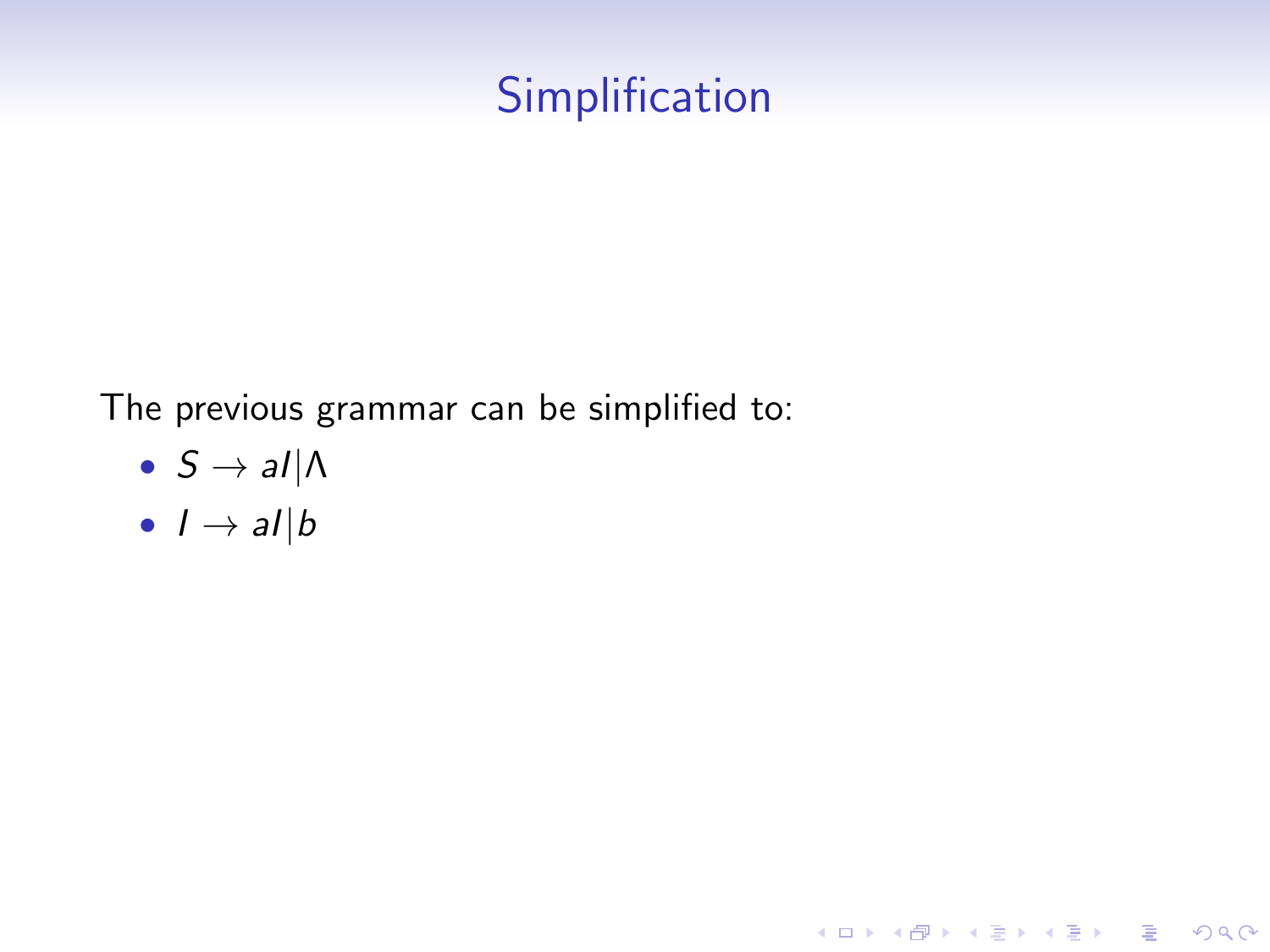## Opposite direction

There is also a straightforward procedure for transforming a regular grammar to an NFA. We are not going to discuss it.

K ロ ▶ K @ ▶ K 할 > K 할 > 1 할 > 1 이익어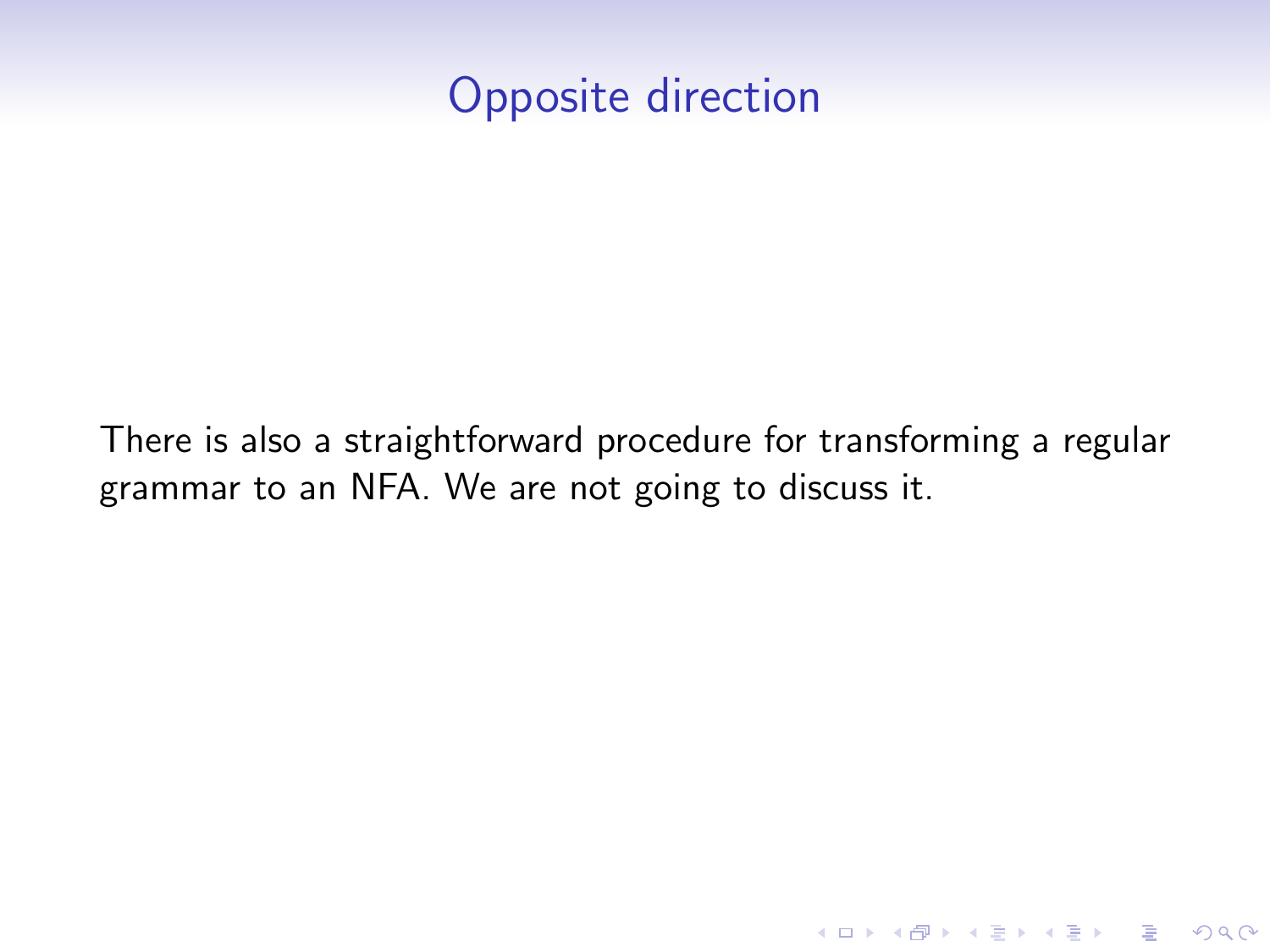### Properties of Regular Languages

- Using some properties of regular languages will help us to argue that certain languages are not regular.
- The Pumping Lemma: If L is an infinite regular language, then it is recognized by a DFA with, say,  $m$  states. If  $s$  in  $L$ and  $|s| > m$ , then an acceptance path for s must pass through some state twice.



**KOD KAR KED KED E YORA**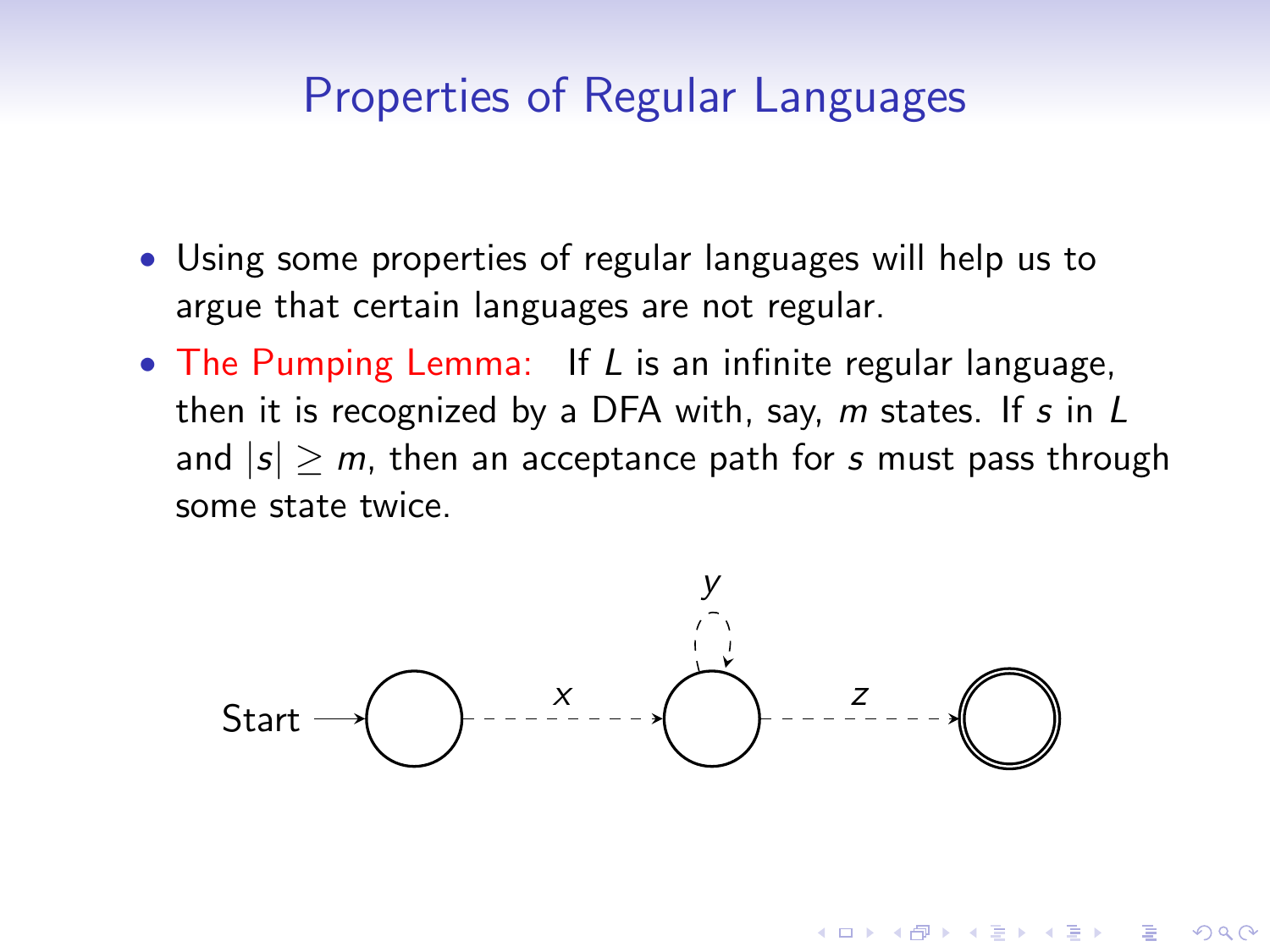### Pumping Lemma continued

• The dotted arrows represent the path to acceptance for s and the letters  $x, y$ , and z represent the concatenation of the letters along the edges of the path. So  $s = xyz$  and  $y \neq \Lambda$ . Assume that the middle state is the first repeated state on the path. So  $|xy| \le m$ . Since the loop can be traversed any number of times, we have the *pumping property:*  $xy^kz \in L$ for all  $k \in \mathbb{N}$ .

**KORKAR KERKER E VOOR**